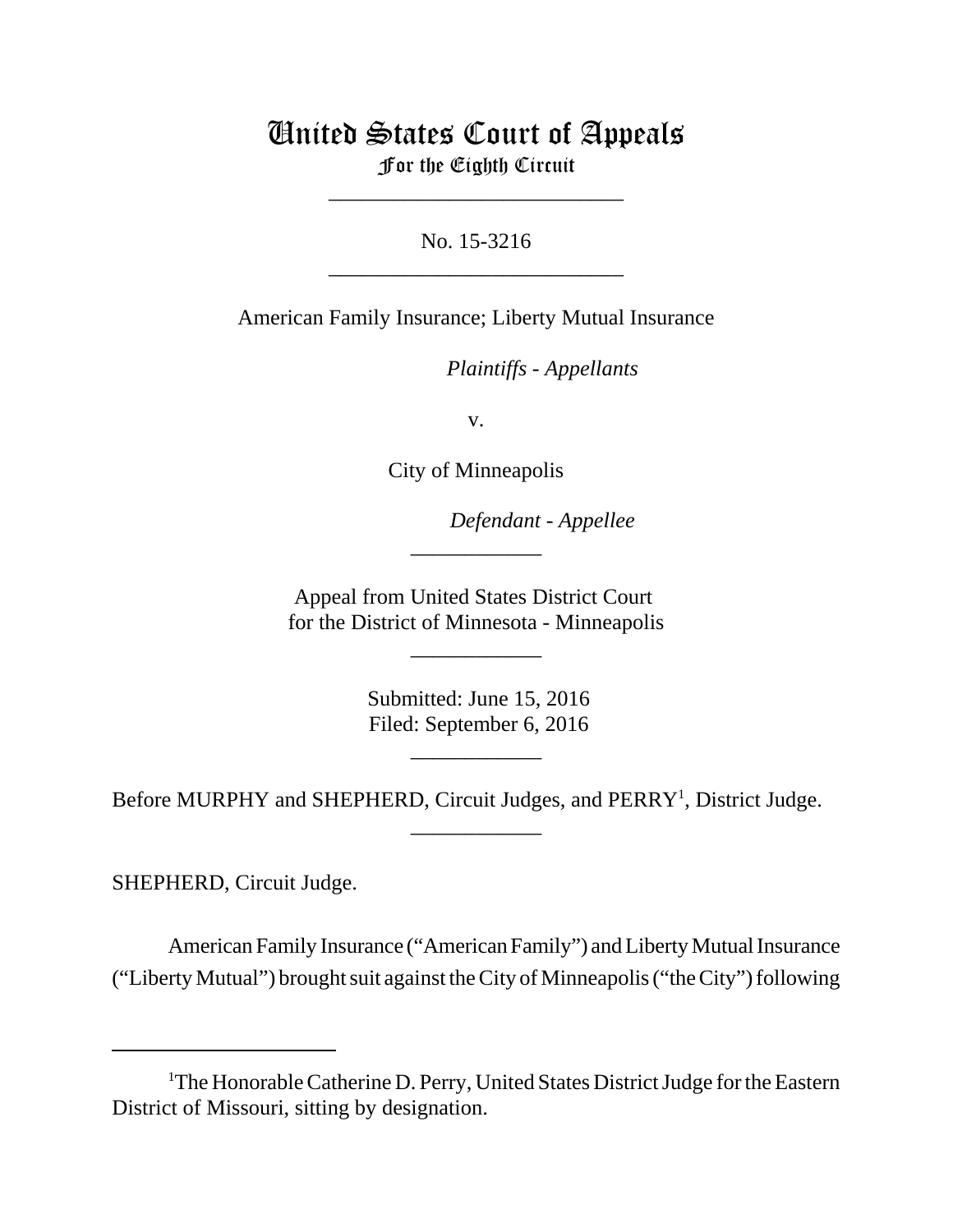a water-main break in Minneapolis, Minnesota. The district court<sup>2</sup> granted summary judgment in favor of the City on each asserted claim. American Family and Liberty Mutual (together, "Appellants") appeal the district court's decision on their Equal Protection Clause claim, federal takings claim, and state takings claim. Having jurisdiction under 28 U.S.C. § 1291, we affirm.

# I.

A water main in Minneapolis broke on October 20, 2013, and flooded the basement condominiums and street-level window wells in the nearby Sexton Condominium building ("Sexton building"), which is owned by the Sexton Condominium Association, Inc. ("Sexton"). Although the City repaired the break within twelve hours, the flood caused damage to both uninsured and insured owners in the Sexton building. Two owners, Juliana Koe and Jane Grenell each owned apartments in the Sexton building and insured their apartments with Liberty Mutual. American Family insured Sexton. For damage associated with the water-main break, Liberty Mutual paid \$25,900 to Koe and \$20,800 to Grenell. American Family paid \$1.37 million to Sexton for the damage associated with the water-main break.

Several entities and individuals submitted claims for damages associated with the water-main break to the City. The City settled thirteen claims made by natural persons who were tenants of the Sexton building and one claim made by Sexton for the portion of its damages that was not covered by its insurance. The City paid these fourteen claims without requiring evidence or admitting that the water-main break resulted from the City's negligence. Appellants, along with another insurance company not a party to the present case, submitted several claims to the City on behalf

<sup>&</sup>lt;sup>2</sup>The Honorable Susan Richard Nelson, United States District Judge for the District of Minnesota.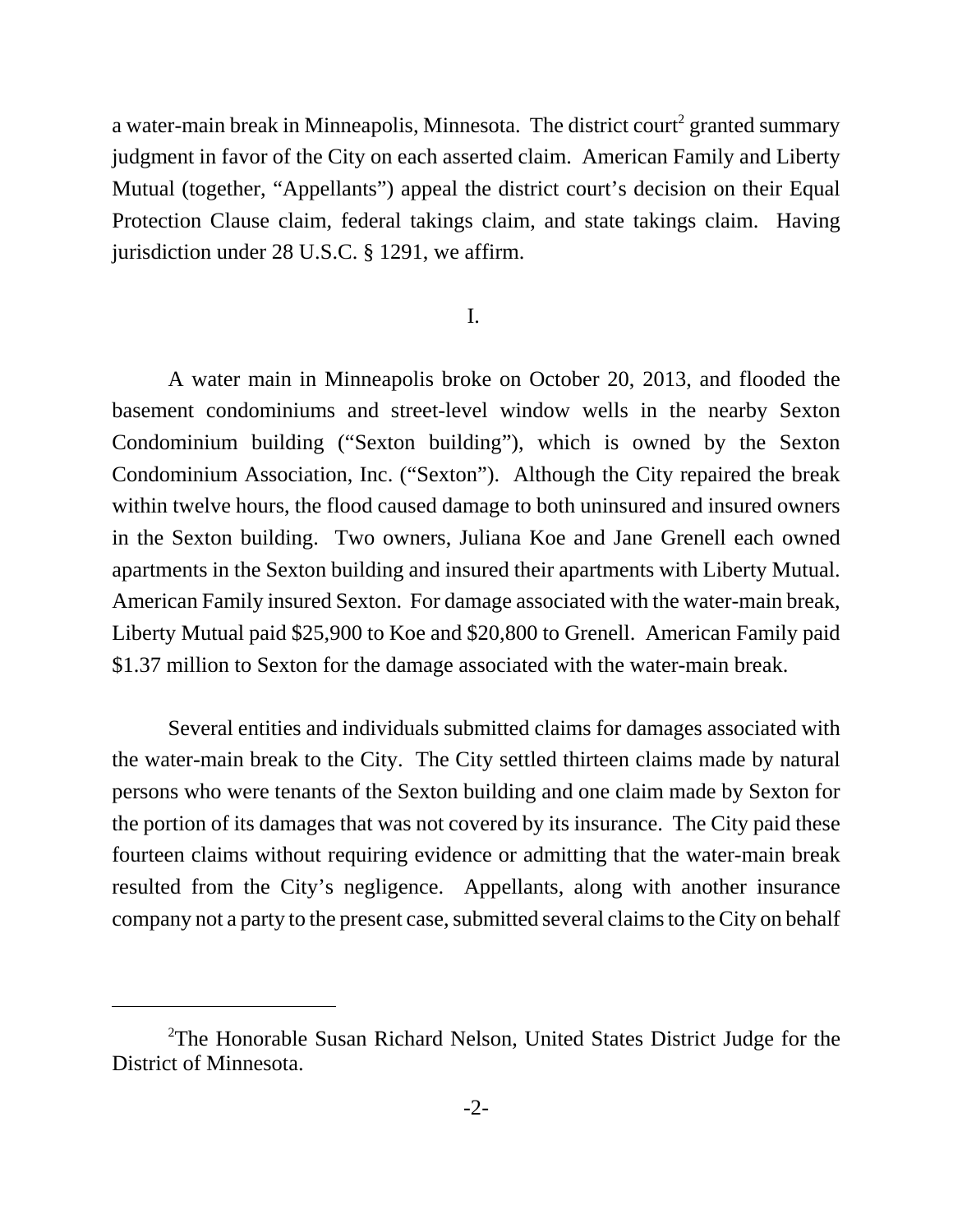of their insureds. The only claims denied by the City were those submitted by the insurance companies.

Appellants filed a state court action in April 2014, which the City removed to federal court in May 2014. The Amended Complaint asserted five causes of action against the City: negligence, trespass, violation of the Equal Protection Clause, federal law takings, and state law takings. After the parties stipulated to the dismissal of the negligence claim, the City filed a motion for summary judgment on each of the remaining claims. The district court granted the City's motion for summary judgment on all remaining claims, dismissing with prejudice the trespass and Equal Protection claims and dismissing without prejudice the federal and state takings claims. Specifically, the district court concluded that no evidence existed that the City displayed the requisite intent for the water main to break as would be required for a trespass claim, that the City made settlement decisions based on the nature of the loss – insured versus uninsured – and therefore did not treat similarly situated persons differently as would be required for an Equal Protection claim, and that the state takings claim was procedurally defective so the federal takings claim was not ripe for review. American Family and Liberty Mutual now appeal the district court's grant of summary judgment on the Equal Protection and takings claims.

## II.

Appellants first claim the district court erred in granting the City's motion for summary judgment on their Equal Protection claim. "We review the district court's grant of summary judgment de novo, viewing the record and drawing all reasonable inferences in the light most favorable to the nonmoving party." Life Investors Ins. Co. of Am. v. Corrado, 804 F.3d 908, 912 (8th Cir. 2015) (citing Shrable v. Eaton Corp., 695 F.3d 768, 770 (8th Cir. 2012)). If no dispute of material fact exists, summary judgment is appropriate. Id. at 770-71.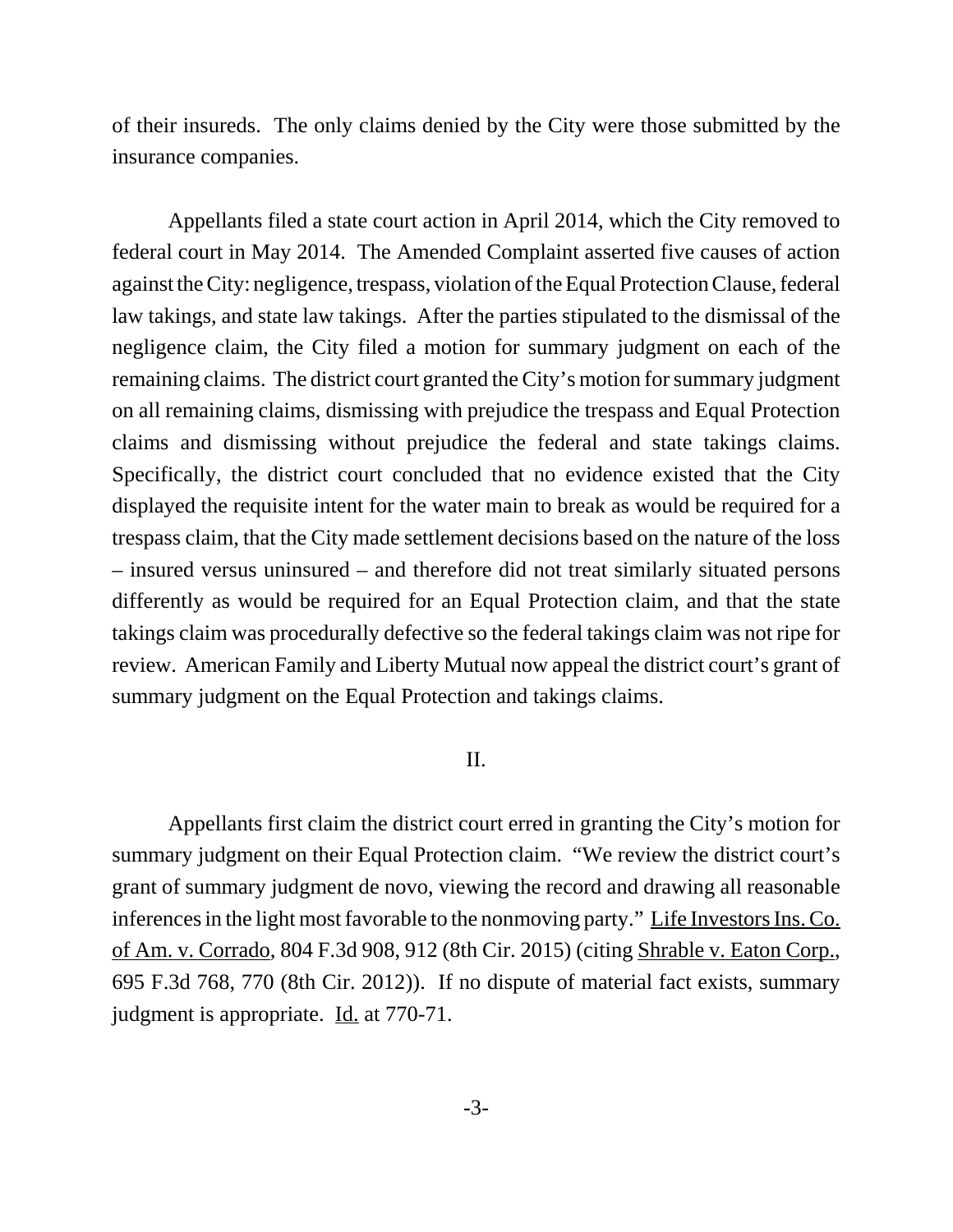As subrogating insurance carriers, Appellants argue they assume the rights of their insureds and are therefore similarly situated to the uninsured claimants whose claims the City settled and paid. Appellants cite Medica, Inc. v. Atl. Mut. Ins. Co., 566 N.W.2d 74, 76-77 (Minn. 1997) and contend that because the insurer "stands in the shoes of the insured and acquires all of the rights the insured may have against a third party," the insurance companies have assumed their insured's right to bring a claim against responsible third parties. According to Appellants, because both the insured and uninsured property owners suffered property damage as a result of the water-main break, they are similarly situated with respect to their causes of action against the City. Upon that foundation, Appellants argue that because they "stand in the shoes" of the insured owners – Sexton, Koe, and Grenell – they are similarly situated to the uninsured tenants in the Sexton building, thus the City should have settled Appellants' claims in the same manner it settled the fourteen claims from uninsured claimants. Finally, Appellants note that both American Family and Liberty Mutual are "mutual" insurance companies, meaning casualty losses as well as subrogation recoveries are passed on to policyholders in the form of premium rate changes, so the policyholders will ultimately pay the cost of the City's denial of the insurance companies' claims.

The Equal Protection Clause requires state actors to treat similarly situated persons alike, but state actors do not run afoul of the Equal Protection Clause if they treat dissimilarly situated persons dissimilarly. Ganley v. Minneapolis Park & Recreation Bd., 491 F.3d 743, 747 (8th Cir. 2007) (internal quotations and citations omitted). Appellants must show the City treated them differently than similarly situated claimants. "[B]ecause the appellants are not members of a suspect class and their claims do not involve a fundamental right, their federal equal protection claim is subject to rational basis review." Id. (citing Koscielski v. City of Minneapolis, 435 F.3d 898, 901 (8th Cir. 2006). Under rational basis review, the classification must only be rationally related to a legitimate government interest. Gallagher v. City of Clayton, 699 F.3d 1013, 1019 (8th Cir. 2012) (internal citations omitted); Friends of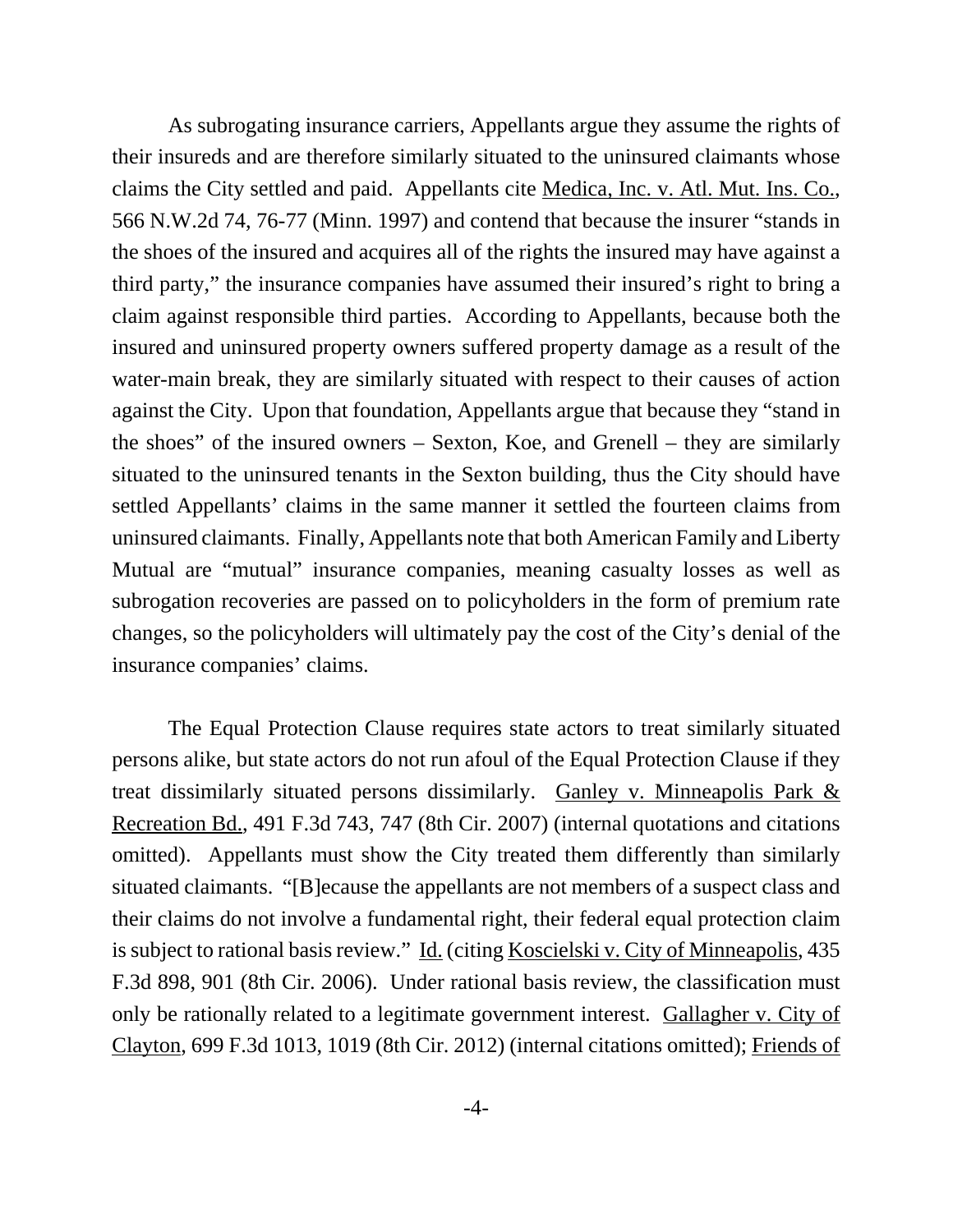the Lake View Sch. Dist. Incorp. No. 25 v. Beebe, 578 F.3d 753, 762 (8th Cir. 2009) (internal quotations and citations omitted).

Here, the City distinguished between two classifications of claimants: (1) those made by claimants, both natural persons and business entities, where insurance did not cover the loss; and (2) claims made by insurance companies based on losses suffered by their insureds. The City paid claims to the first classification of claimants but denied claims made by the second classification of claimants.

While Appellants contend that they are similarly situated to the first classification of claimants, we recognize several significant differences between the two groups. First, the Appellants are insurance companies in the business of assuming risks of loss on behalf of their insureds. Both American Family and Liberty Mutual utilize detailed calculations and analysis to compute risks of each insured individual or entity, then charge policyholders premium rates to assume those risks. Conversely, the uninsured owners in the Sexton building are not in the business of assuming the risk of loss on behalf of them. Second, while American Family and Liberty Mutual each received premium payments, intended to cover the risk of loss, from their insureds in the Sexton building, the uninsured claimants received no premium payments from others. This difference in the nature of the losses between the two groups greatly distinguishes them. The uninsured tenants suffered personal property damage and needed temporary housing, while Sexton suffered property damage to the Sexton building, which is its primary asset and revenue source. The insurance companies, on the other hand, suffered only the loss of the payments made to their insureds, for which they had already been compensated through the premium payments from those same insureds. Finally, the losses suffered by the first classification of claimants were real and immediate losses to personal property caused by the flood. The losses suffered by Appellants were monetary sums that they were legally bound to pay pursuant to insurance contracts with their insureds. Due to these significant differences between the two classifications of claimants and the losses they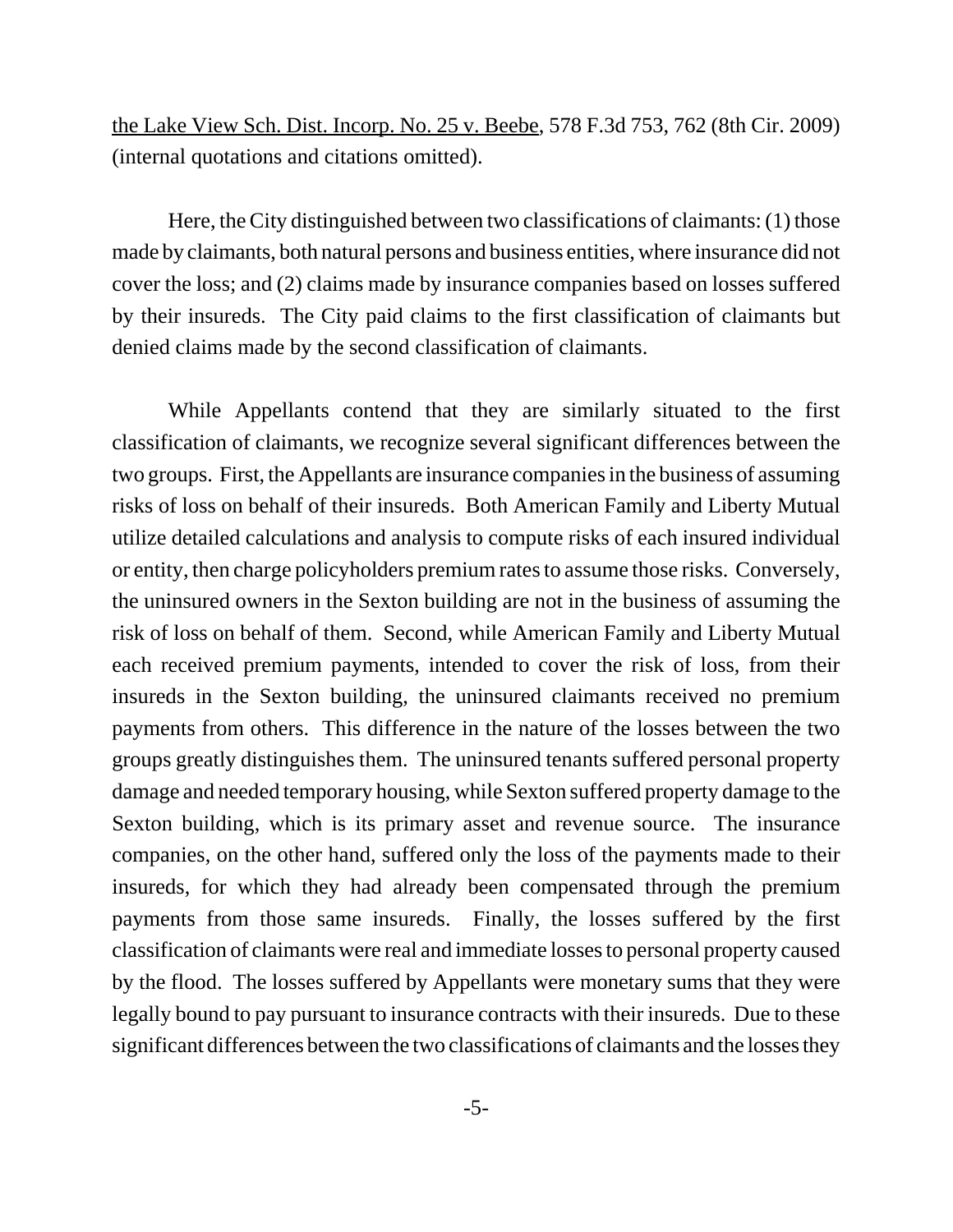incurred, we conclude the insurance companies are not similarly situated to the uninsured property owners for purposes of an Equal Protection Clause claim. Carter v. Arkansas, 392 F.3d 965, 968-69 (8th Cir. 2004) (rejecting equal protection challenge because plaintiff public school employees failed to show they were similarly situated "in all relevant respects" to state employees who received different treatment); Bogren v. Minnesota, 236 F.3d 399, 408 (8th Cir. 2000) ("State actors may, however, treat dissimilarly situated people dissimilarly without running afoul of the protections afforded by the [Equal Protection Clause]."); Klinger v. Dep't of Corr., 31 F.3d 727, 733 (8th Cir. 1994) (holding that plaintiffs, who were not similarly situated to others who received different treatment than the plaintiffs, did not suffer equal protection violations).

Even if Appellants could demonstrate that they are similarly situated to the uninsured claimants, they must also show the City's differential treatment between the classes of claimants is not rationally related to a legitimate government interest. See True v. Nebraska, 612 F.3d 676, 683-84 (8th Cir. 2010). The City claims it has a legitimate interest in protecting the health, safety, and welfare of persons within its jurisdiction. Because the welfare of its citizens was threatened by the flooding of the Sexton building, the City contends that it agreed to pay the claims for the uninsured losses in order to compensate the injured persons quickly and minimize the time that the uninsured claimants were without housing and suffering uncompensated damage. On the other hand, the City argues that the losses suffered by the insurance companies – monetary damages only – were not related to the health, safety, and welfare of its citizens. Appellants argue the City settled and paid the claims of the uninsured claimants based on litigation risks and potential sympathy by a jury toward the uninsured claimants as opposed to an insurance company. Sympathy, according to Appellants, cannot serve as the rational basis for a distinction made by a state actor because it is subjective and does not serve the City's role of protecting its citizens.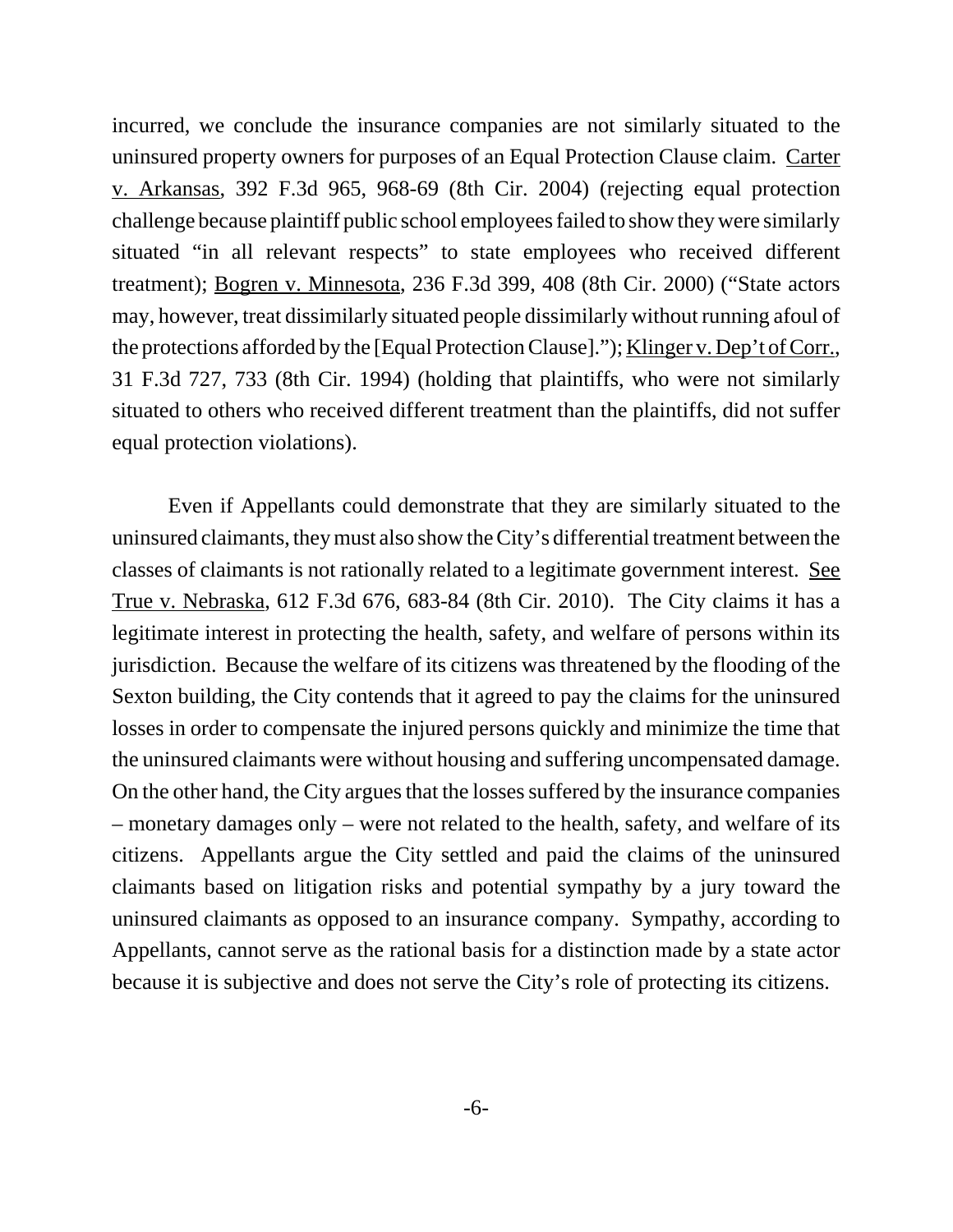We are satisfied that the reasons proffered by the City, including protecting the welfare of its citizens by minimizing the time claimants were without housing and suffering uncompensated damages, as well as minimizing its own costs and litigation risks, demonstrate that its settlement decisions were rationally related to legitimate, government interests. See Stevenson v. Blytheville Sch. Dist. #5, 800 F.3d 955, 972- 73 (8th Cir. 2015) (rejecting an equal protection claim where the defendant, a school district, had "at least a rational basis" for its differential treatment of dissimilarly situated students); Kansas City Taxi Cab Drivers Ass'n, LLC v. City of Kansas City, Mo., 742 F.3d 807, 810-11 (8th Cir. 2013) (denying an equal protection claim where the plaintiffs failed to meet "the burden of negating every conceivable basis which might support the classification at issue") (internal quotations omitted); Weems v. Little Rock Police Dep't, 453 F.3d 1010, 1015 (8th Cir. 2006) (recognizing a legitimate government interest in protecting the health, safety, and welfare of its citizens). Accordingly, we conclude the district court did not err in granting summary judgment in favor of the City on Appellants' Equal Protection Clause claim.

## III.

We now turn to Appellants' claims regarding both state and federal law takings. We apply the same de novo review to the district court's decision to grant summary judgment on the takings claims as we applied to the Equal Protection Clause claim. See Life Investors Ins. Co. of Am., 804 F.3d at 912 (internal citation omitted). Private property may not be taken without just compensation under either federal law or the applicable state law. U.S. Const. amend. V; Minn. Const. art. I § 13. Under both Supreme Court and Eighth Circuit precedent, a property owner's federal takings claim is not ripe until the property owner has exhausted any available state procedure for seeking just compensation and been denied. Williamson Cnty. Reg'l Planning Comm'n v. Hamilton Bank of Johnson City, 473 U.S. 172, 195 (1985) (holding that "if a State provides an adequate procedure for seeking just compensation, the property owner cannot claim a violation of the Just Compensation Clause [of the United States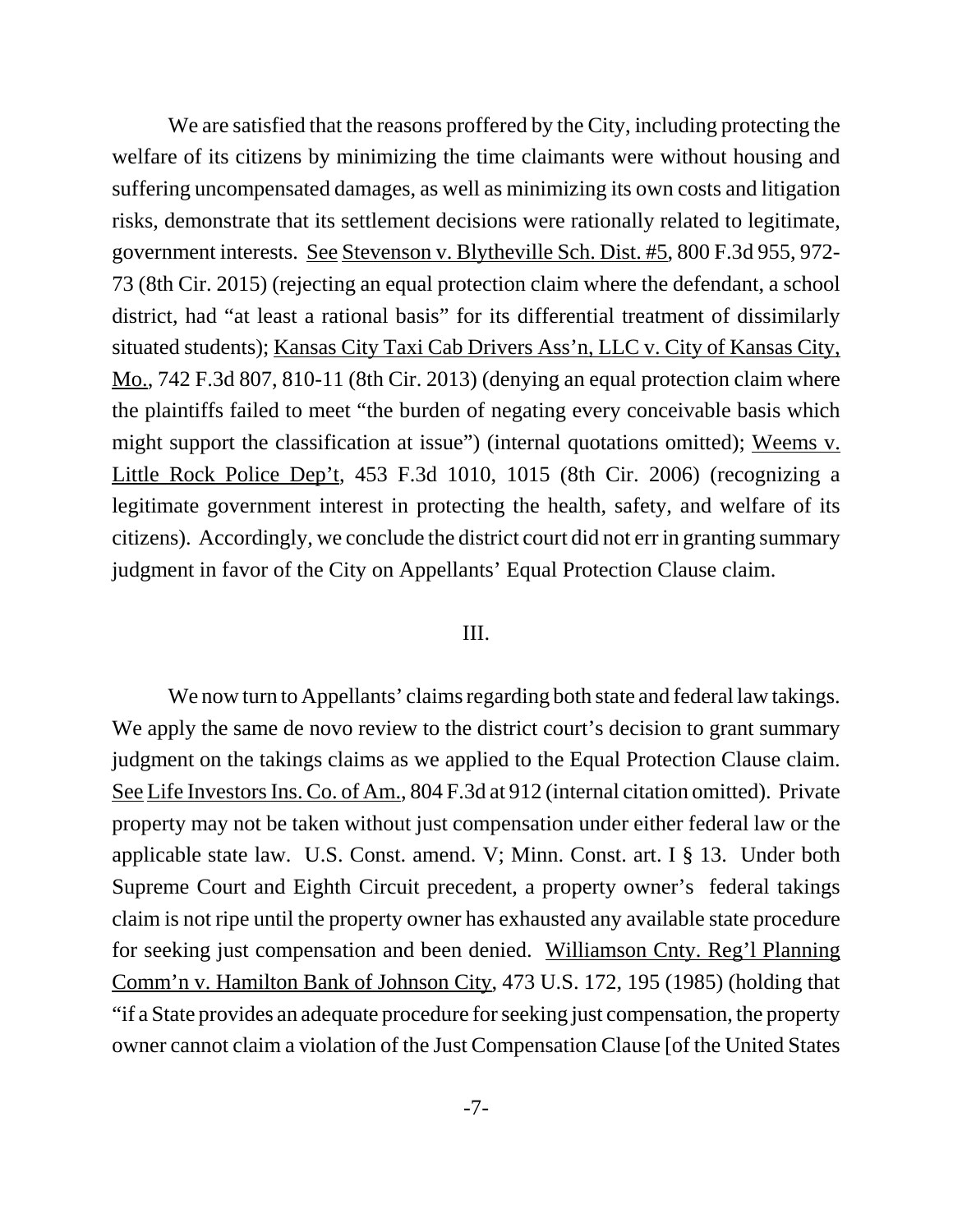Constitution] until it has used the procedure and been denied just compensation"); Dahlen v. Shelter House, 598 F.3d 1007, 1010 (8th Cir. 2010) (holding that a federal claim is not ripe where the property owner failed to seek just compensation through any available state procedure); Snaza v. City of Saint Paul, 548 F.3d 1178, 1181-82 (8th Cir. 2008) (same).

In Minnesota, a property owner has a cause of action for inverse condemnation when the government has taken property without formally invoking its eminentdomain powers. Nolan & Nolan v. City of Eagan, 673 N.W.2d 487, 492 (Minn. Ct. App. 2003) (internal citation omitted). Under Minnesota law, a property owner must bring an action for inverse condemnation in state court through a mandamus action. Id. The parties agree that Appellants did not bring such an inverse condemnation claim through an action for mandamus in Minnesota state court. Appellants allege that pursuit of a state court mandamus action would have been futile in this case, so they should be permitted to bring takings claims in this federal action. Appellants reason that because they used the City's formal claims process to submit their claims and the City subsequently denied their claims, a mandamus action in state court would be futile. However, a Minnesota state court hearing such a mandamus action has the ability not only to determine whether a taking occurred under the state constitution, but also to determine the monetary value of the harm inflicted by the taking. City of Minneapolis v. Meldahl, 607 N.W.2d 168, 172 (Minn. Ct. App. 2000). Such a remedy can hardly be considered futile.

Appellants further contend that they can pursue a state takings claim directly under the Minnesota Constitution because private property was *damaged* by the water-main break. In support, Appellants cite only Wegner v. Milwaukee Mut. Ins. Co., 479 N.W.2d 38 (Minn. 1991) for the proposition that the Minnesota Supreme Court has permitted a takings action to proceed without requiring the property owner to file a mandamus action. We first note that Appellants fail to call to our attention, and we are independently unable to find, any later case citing Wegner for this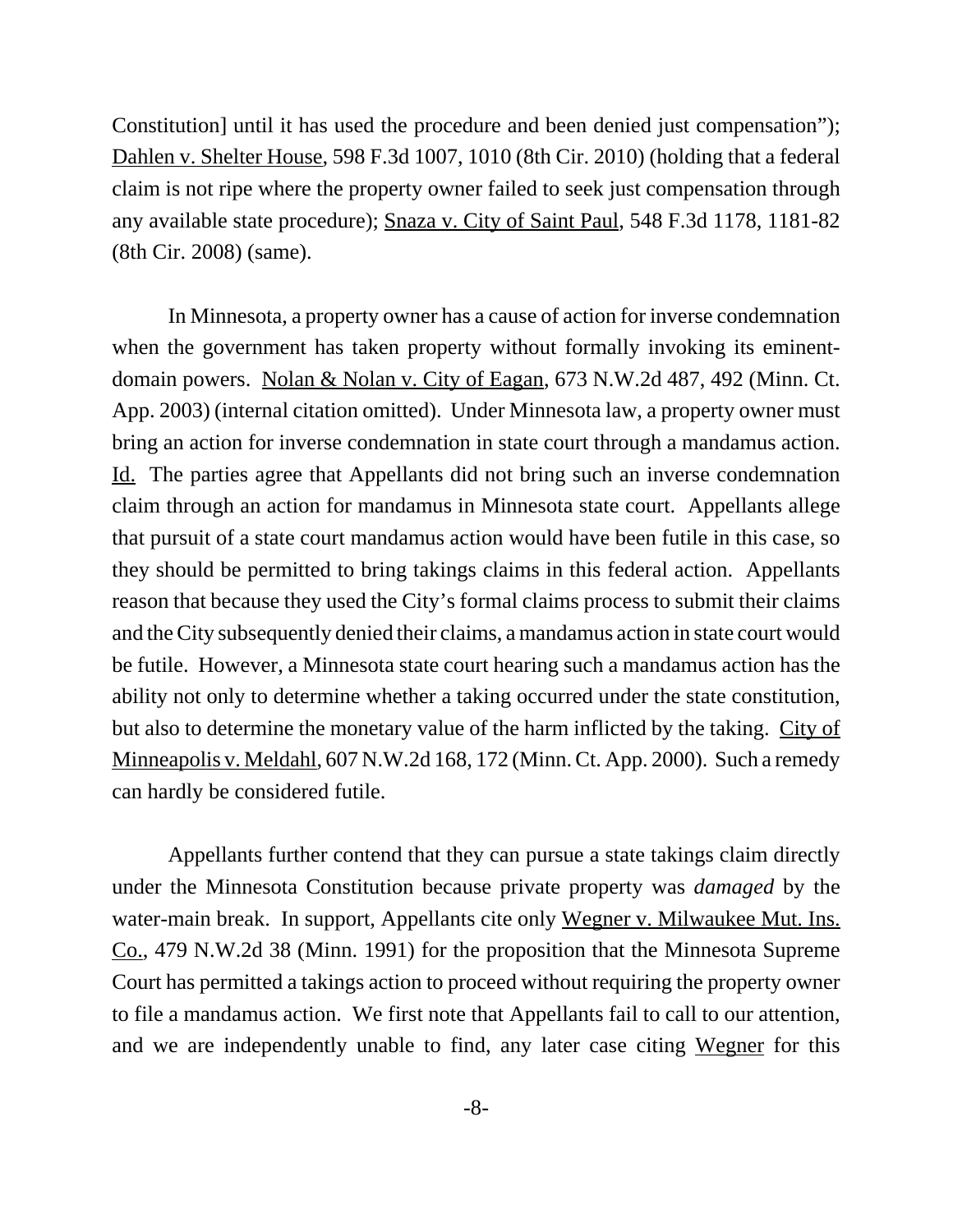proposition. The Wegner court neither discussed the procedure by which the takings claims were asserted therein, nor addressed the issue of mandamus. We also recognize that Wegner specifically notes that a "significant restriction on recovery under [Article I, section 13 of the Minnesota Constitution] is the requirement that the taking or damaging must be for a public use." 479 N.W.2d at 40. Unlike the damage in Wegner, here the damage caused by the water-main break was clearly not for a public use. See Wegner, 479 N.W.2d at 40-41 (recognizing that police officers damaged the appellant's house during the course of apprehending a suspected felon and concluding that such a purpose was a public use). Thus, we conclude that Appellants' reliance on Wegner is misplaced, and a state takings claim, under these facts, may not be pursued directly under the Minnesota Constitution in federal court. Because Appellants failed to pursue the available mandamus action in state court, both the state and federal takings claims are not ripe for review by the federal district court.

## IV.

For the foregoing reasons, we affirm the district court's grant of summary judgment in favor of the City.

MURPHY, Circuit Judge, concurring.

I respectfully disagree with the majority's conclusion that appellants' state takings claim was not "ripe for review" by the federal district court due to their failure to first pursue it through a mandamus action in state court. I do not see why Minnesota's mandamus requirement for inverse condemnation claims would preclude such claims from proceeding in the federal courts when there is a basis for federal jurisdiction. See, e.g., SK Finance SA v. La Plata Cty., Bd. of Cty. Comm'rs, 126 F.3d 1272, 1276 (10th Cir. 1997) (rejecting argument that state inverse condemnation claim must be brought through Colorado's "special judicial procedure for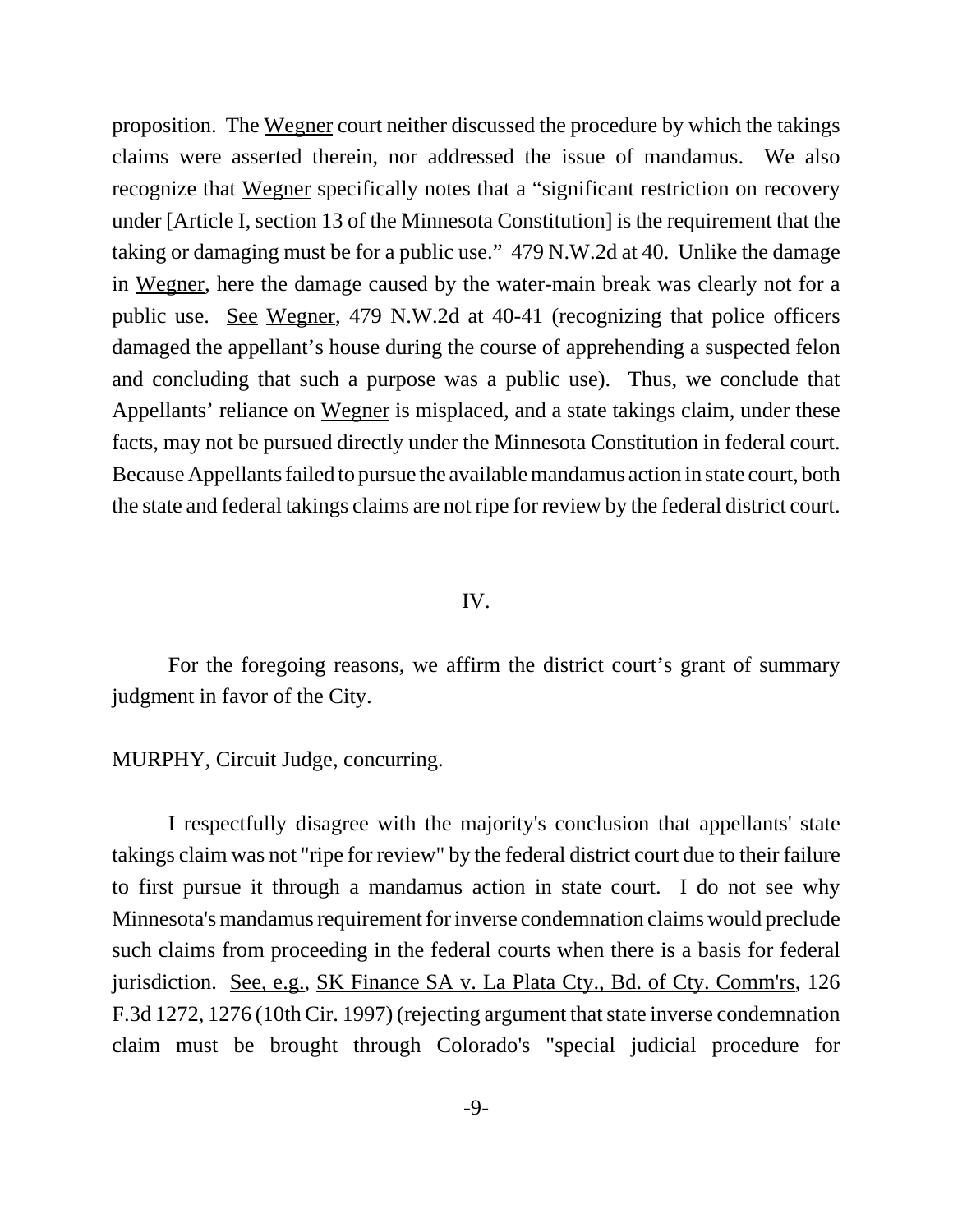condemnation claims" where federal diversity jurisdiction existed); see also White v. Cty. of Newberry, S.C., 985 F.2d 168, 172 (4th Cir. 1993) (exercising supplemental jurisdiction over state takings claim brought in conjunction with federal CERCLA claim).

Other circuit courts have recognized that federal courts may exercise jurisdiction over state law inverse condemnation claims even when a related federal takings claim is unripe. See SK Finance, 126 F.3d at 1276; Vulcan Materials Co. v. City of Tehuacana, 238 F.3d 382, 385–86 (5th Cir. 2001) (diversity jurisdiction). I see no reason to adopt a different rule in this case; the Minnesota cases on which the majority relies address state court procedural requirements and have no bearing on the issue of federal jurisdiction. See Nolan & Nolan v. City of Eagan, 673 N.W.2d 487 (Minn. Ct. App. 2003); City of Minneapolis v. Meldahl, 607 N.W.2d 168 (Minn. Ct. App. 2000). Accordingly, while I agree with the majority that appellants' federal takings claim is not ripe for review, I do not agree that this conclusion extends to their related state claim.

I nonetheless concur in the judgment because appellants have not advanced any arguments showing federal jurisdiction over their inverse condemnation claim. Contrary to appellants' assertions, the district court need not have exercised supplemental jurisdiction over their state takings claim since the related federal claims were properly dismissed. See, e.g., Hervey v. Cty. of Koochiching, 527 F.3d 711, 726–27 (8th Cir. 2008) (when federal claims correctly dismissed, pendent state claims should be dismissed without prejudice). Further, while appellants' complaint alleges that the parties are diverse, they argue on appeal only that the district court should have exercised supplemental jurisdiction over their state takings claim (they did not raise diversity jurisdiction as in SK Finance and Vulcan Materials). I would therefore not reverse the district court on this basis. <u>See, e.g., U.S. ex rel. Ramseyer v. Century</u> Healthcare Corp., 90 F.3d 1514, 1518 n.2 (10th Cir. 1996) ("Our duty to consider unargued obstacles to subject matter jurisdiction does not affect our discretion to